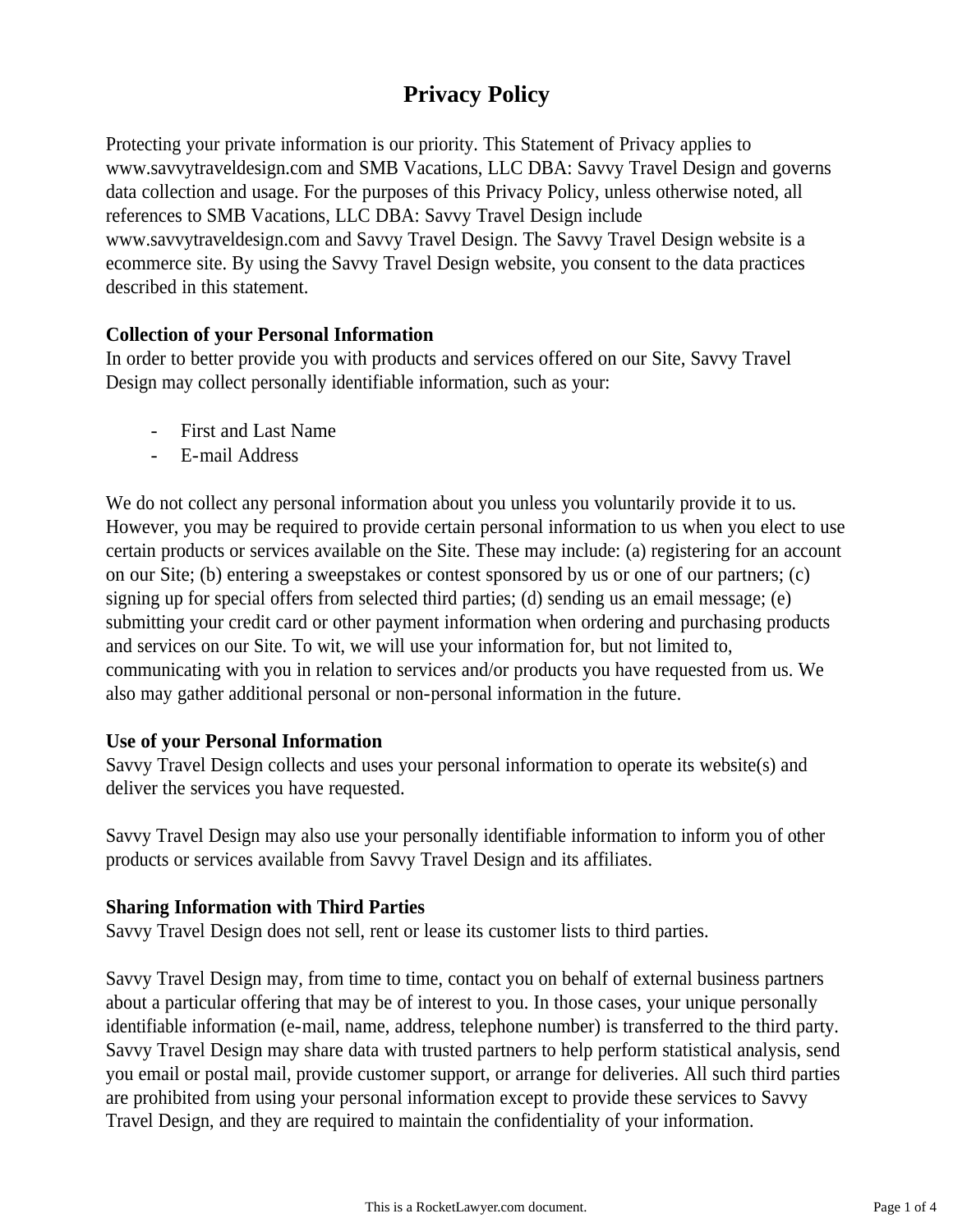Savvy Travel Design may disclose your personal information, without notice, if required to do so by law or in the good faith belief that such action is necessary to: (a) conform to the edicts of the law or comply with legal process served on Savvy Travel Design or the site; (b) protect and defend the rights or property of Savvy Travel Design; and/or (c) act under exigent circumstances to protect the personal safety of users of Savvy Travel Design, or the public.

### **Tracking User Behavior**

Savvy Travel Design may keep track of the websites and pages our users visit within Savvy Travel Design, in order to determine what Savvy Travel Design services are the most popular. This data is used to deliver customized content and advertising within Savvy Travel Design to customers whose behavior indicates that they are interested in a particular subject area.

## **Automatically Collected Information**

Information about your computer hardware and software may be automatically collected by Savvy Travel Design. This information can include: your IP address, browser type, domain names, access times and referring website addresses. This information is used for the operation of the service, to maintain quality of the service, and to provide general statistics regarding use of the Savvy Travel Design website.

## **Use of Cookies**

The Savvy Travel Design website may use "cookies" to help you personalize your online experience. A cookie is a text file that is placed on your hard disk by a web page server. Cookies cannot be used to run programs or deliver viruses to your computer. Cookies are uniquely assigned to you, and can only be read by a web server in the domain that issued the cookie to you.

One of the primary purposes of cookies is to provide a convenience feature to save you time. The purpose of a cookie is to tell the Web server that you have returned to a specific page. For example, if you personalize Savvy Travel Design pages, or register with Savvy Travel Design site or services, a cookie helps Savvy Travel Design to recall your specific information on subsequent visits. This simplifies the process of recording your personal information, such as billing addresses, shipping addresses, and so on. When you return to the same Savvy Travel Design website, the information you previously provided can be retrieved, so you can easily use the Savvy Travel Design features that you customized.

You have the ability to accept or decline cookies. Most Web browsers automatically accept cookies, but you can usually modify your browser setting to decline cookies if you prefer. If you choose to decline cookies, you may not be able to fully experience the interactive features of the Savvy Travel Design services or websites you visit.

#### **Links**

This website contains links to other sites. Please be aware that we are not responsible for the content or privacy practices of such other sites. We encourage our users to be aware when they leave our site and to read the privacy statements of any other site that collects personally identifiable information.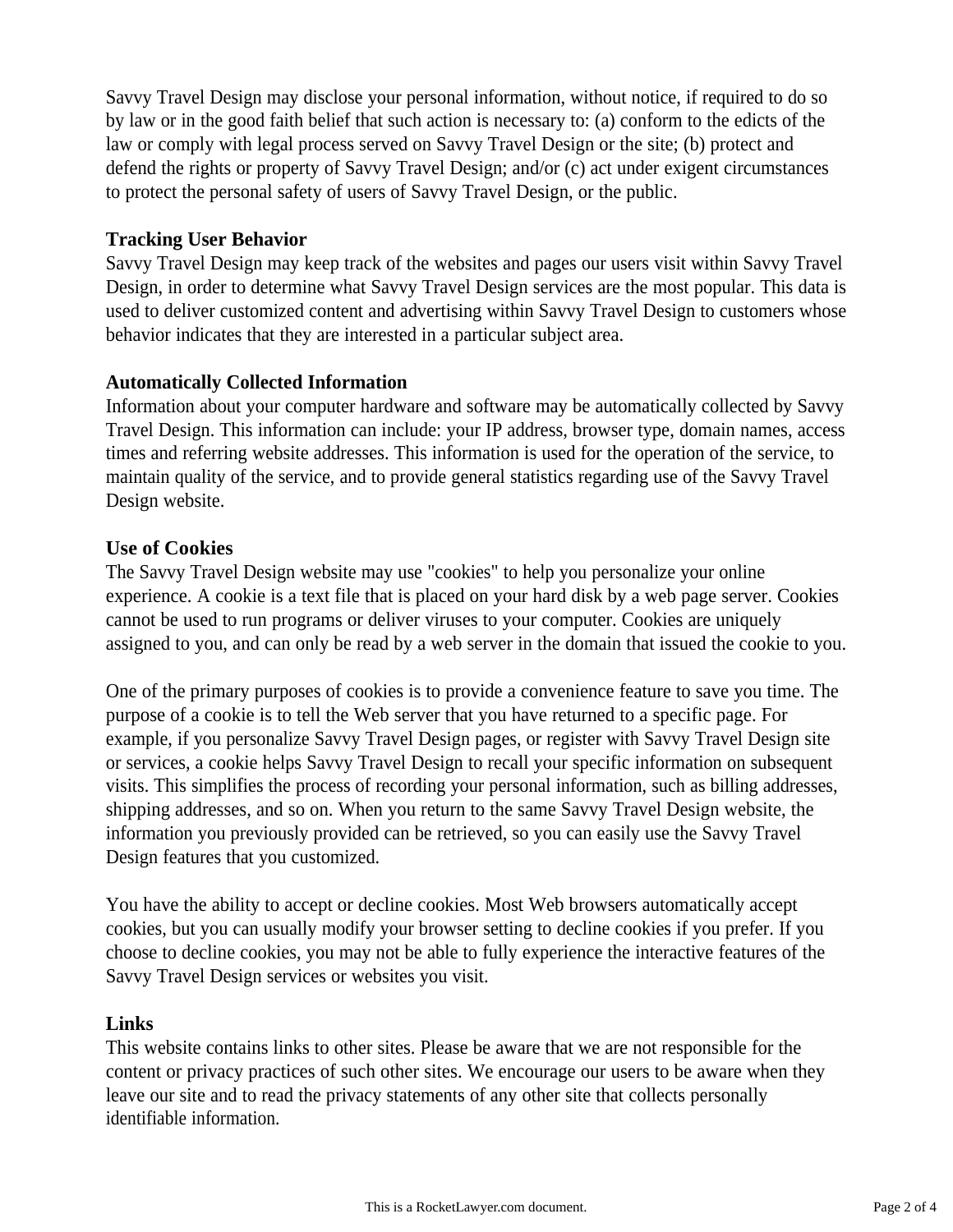# **Children Under Thirteen**

Savvy Travel Design does not knowingly collect personally identifiable information from children under the age of thirteen. If you are under the age of thirteen, you must ask your parent or guardian for permission to use this website.

# **Opt-Out & Unsubscribe from Third Party Communications**

We respect your privacy and give you an opportunity to opt-out of receiving announcements of certain information. Users may opt-out of receiving any or all communications from third-party partners of Savvy Travel Design by contacting us here:

- Web page:
- Email: greta@savvytraveldesign.com
- Phone:

# **E-mail Communications**

From time to time, Savvy Travel Design may contact you via email for the purpose of providing announcements, promotional offers, alerts, confirmations, surveys, and/or other general communication. In order to improve our Services, we may receive a notification when you open an email from Savvy Travel Design or click on a link therein.

If you would like to stop receiving marketing or promotional communications via email from Savvy Travel Design, you may opt out of such communications by Customers may unsubscribe from emails by clicking on the UNSUBSCRIBE button..

#### **Changes to this Statement**

Savvy Travel Design reserves the right to change this Privacy Policy from time to time. We will notify you about significant changes in the way we treat personal information by sending a notice to the primary email address specified in your account, by placing a prominent notice on our site, and/or by updating any privacy information on this page. Your continued use of the Site and/or Services available through this Site after such modifications will constitute your: (a) acknowledgment of the modified Privacy Policy; and (b) agreement to abide and be bound by that Policy.

#### **Contact Information**

Savvy Travel Design welcomes your questions or comments regarding this Statement of Privacy. If you believe that Savvy Travel Design has not adhered to this Statement, please contact Savvy Travel Design at:

SMB Vacations, LLC DBA: Savvy Travel Design 326 Faulkner Dr Lancaster, Pennsylvania 17601

Email Address: greta@savvytraveldesign.com